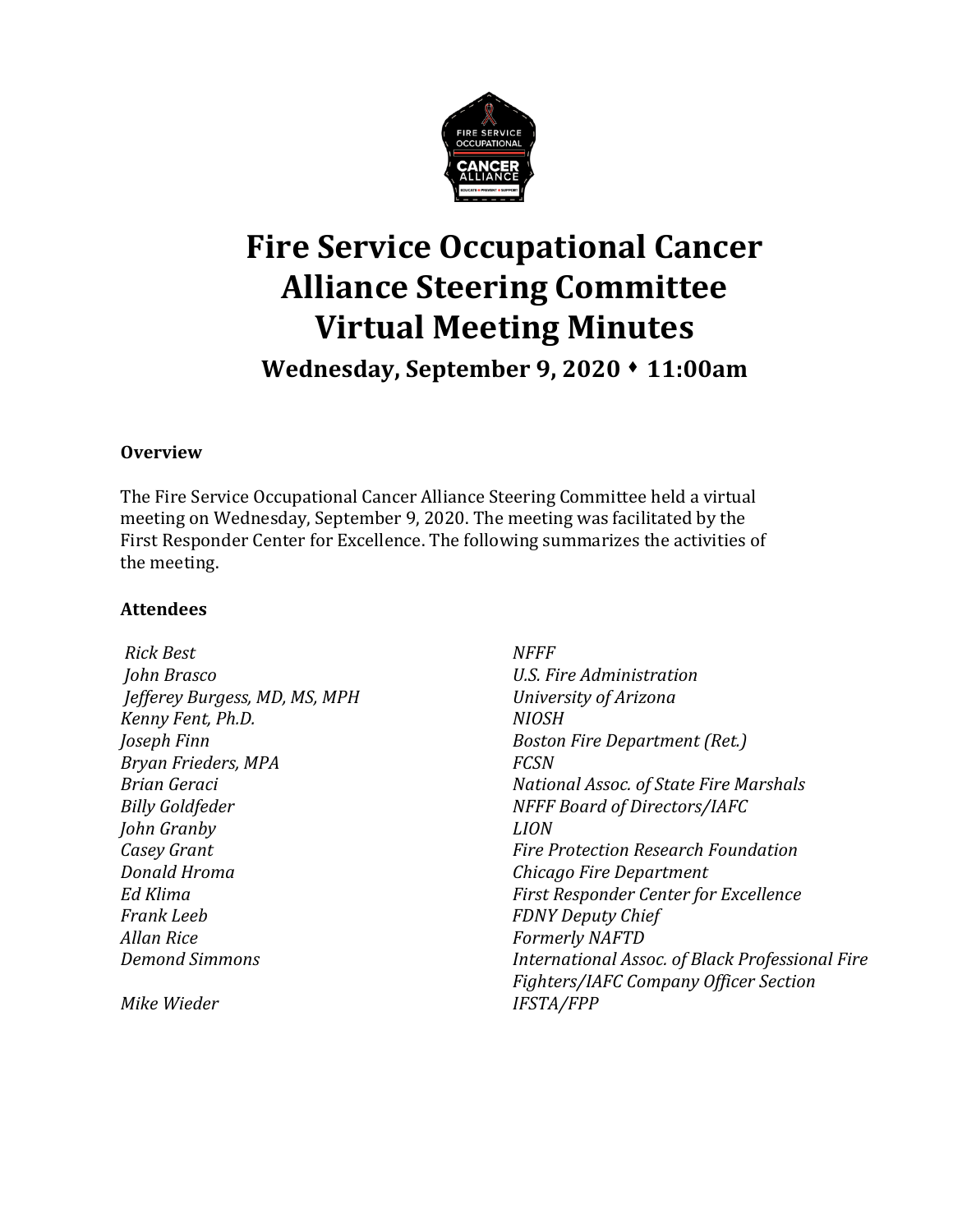



#### **Welcome and Opening Remarks - Ed Klima**

Ed Klima, Managing Director of the [First Responder Center for Excellence](https://www.firstrespondercenter.org/cancer/) welcomed everyone to the meeting, reviewed the agenda and provided a brief overview. So much of our lives are focused on COVID right now but we don't want to lose sight of the other occupational illnesses that are being worked on.

There is funding to hold an in-person Steering Committee Meeting this year however with travel restrictions that are in place that was not possible, so this meeting was held as a virtual meeting with hopes that an in-person meeting can take place before September 2021.

#### **Strategic Scorecard Updates - Ed Klima**

A strategic plan update was sent out to the committee prior to the meeting. Ed provided updates stating if you look back over the last five years there has been a lot accomplished, as well as a number of ongoing initiatives such as:

- 1. Identify potential steps related to research gaps and funding
	- o *Wildland Fire and Wildland-Urban Interface work*

A couple of objectives based on the 2019 Steering Committee meeting had to do with Wildland Fire. Development of an awareness training module for wildland firefighters is underway with an anticipated release date in early 2021.

- 2. Identify potential steps related to prevention efforts, including a discussion of model policies
	- o *Development of a physician's guide to firefighter occupational cancer*

The work on the IAFC Physicians Guide has been ongoing, funding was used to take the original guide and update it to create a version 2.0. A lot of version 2.0 will be based on providing supporting documentation to clinicians based on feedback that Sara Jahnke received from a study where she reached out to a number of clinicians, primarily primary care physicians and feedback received was that they understood the guidance but they wanted more supporting documentation.

o *Develop national criteria for inclusion in the NFFF memorial*

An advisory committee held several meetings in 2019 to look at memorial inclusion and is currently under development.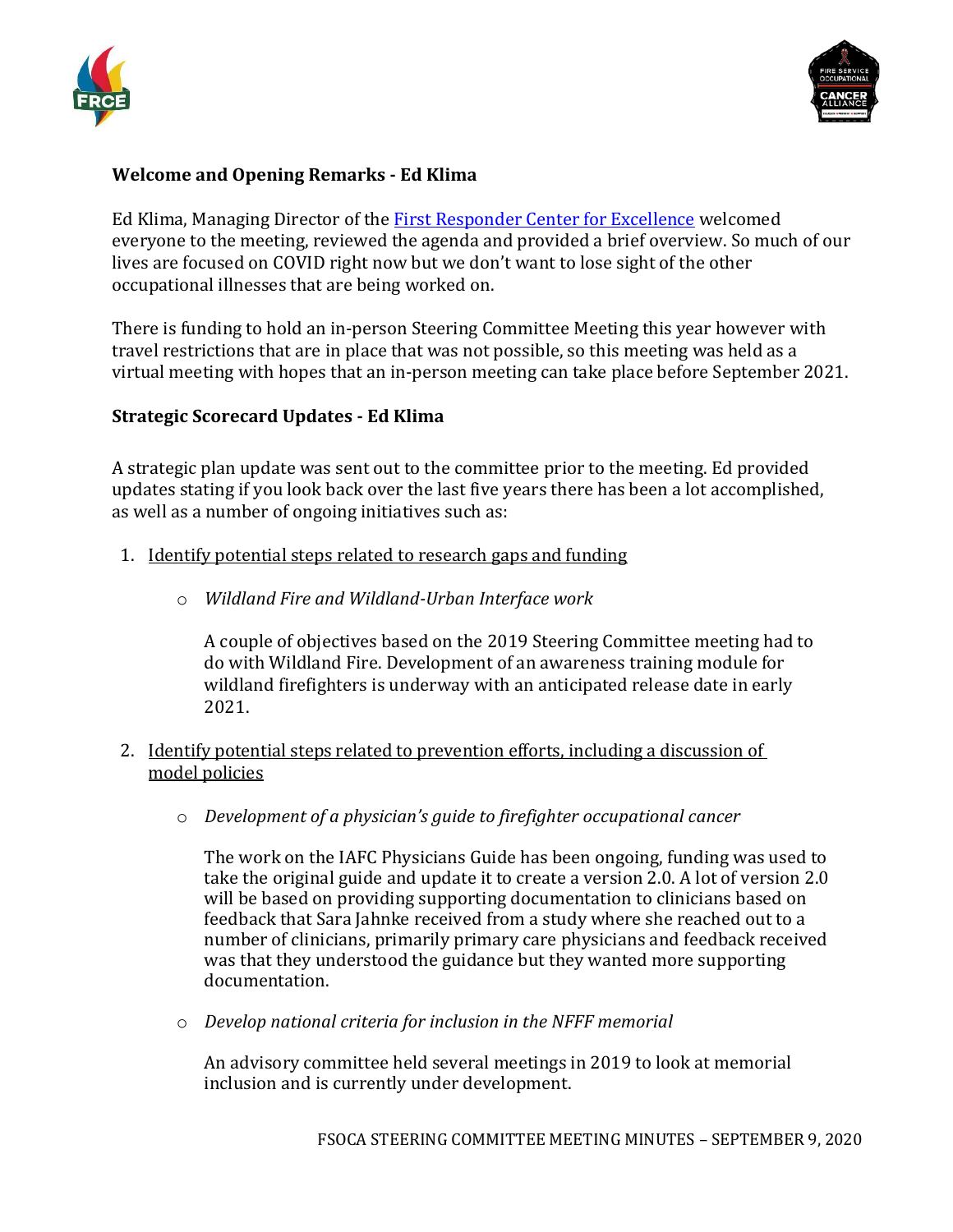



o *Enhancement of the FRCE's website to include more pictures, information and useful links to serve as a clearinghouse of information to drive users to other sites*

One of the challenges with all the information on the Everyone Goes Home website was it could be challenging to search, so all of the occupational illness resources were transferred from Everyone Goes Home to the FRCE website.

The FRCE website is supposed to be an information clearinghouse. With AFG grant funding, a firm was hired to create a really robust research to practice portal where the resources are cataloged, can be searched by key tags and can be filtered to make it easier to search for information. Currently, there are just under 200 cancer related items. The enhanced FRCE website is scheduled to launch at the end of this month.

In order to keep information relevant and archive older information that is still useful there are several commitments for funding for the next couple of years to maintain the website.

o *Expand dissemination of information from original Cancer Symposium through regional training opportunities*

The Regional Cancer Seminars were going really well in 2019/20 right before everything shut down due to COVID-19. Some attendance numbers were larger than others, but the reality is there was a lot of leadership attending and that is extremely beneficial as they can take the information back to the department level.

There were a number of seminars scheduled for this year that have been postponed, those seminars will be rescheduled with the various academies and states as soon as they are open back up for trainings. Funding is good until September 2021.

There was some discussion about holding these seminars virtually however the group feels a lot of the value in bringing the experts out is the personal interaction.

#### o *Look to schedule a subsequent Symposium*

Going back to the original symposium in Phoenix the thought was to hold a symposium every 3-4 years. Coming out of the 2018 Steering Committee Meeting there was discussion to do a research-based symposium which the University of Miami (UM) took the lead on last summer, but there was still the desire to hold a full symposium.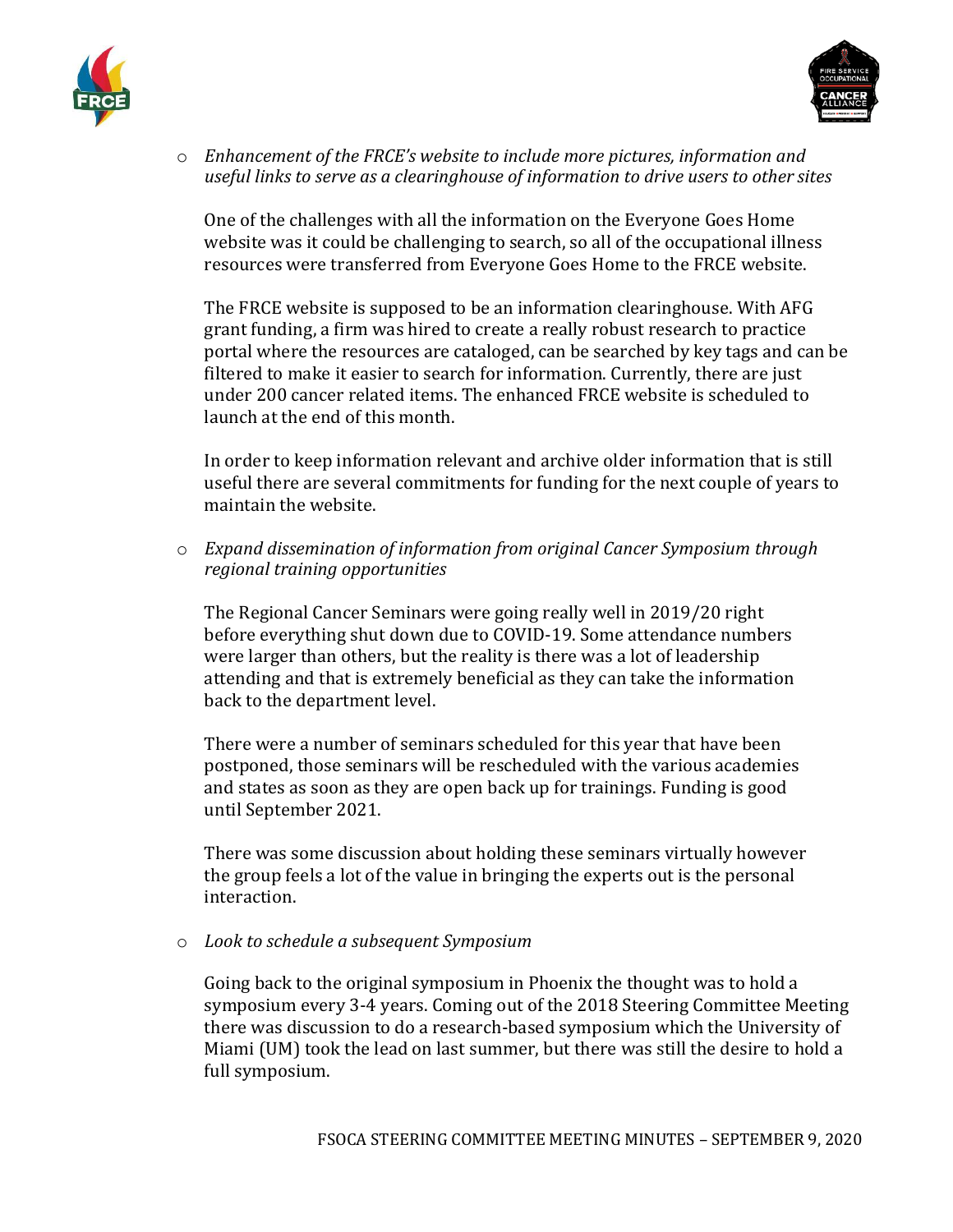



In February 2020, UM held a research symposium geared towards regional items in Florida but was billed as a National Conference. Our initial conversations with UM was that we want to go back to having the national planning committee and making sure all interests are at the table. UM wants to hold an annual symposium. The Alliance could piggyback on that every couple of years and hold a national symposium, the benefit being we can help get speakers and attendees there.

#### 3. Identify potential steps to improve or expand presumptive legislation

o *Provide sample legislation for fire departments to use in advocacy efforts on the state level*

There wasn't a lot of movement on the state level this spring because most states that did have legislative sessions were limited in what they did. The presumptive legislation database was updated in the fall, another update will be done soon.

#### **Fire Service Occupational Cancer Symposium Discussion**

An item needing feedback is 2021, UM currently has their symposium scheduled for late February and we are currently of the belief that we're not scheduling any major in- person conferences until May 2021 because things are so dynamic and we don't want to schedule something and have to move it. UM feels if they could not do something in person, they could do something virtual. If UM is set on the February date, do we do something separate later in the year or see if they will reschedule to later in the year?

John Granby stated that with the latest feedback he feels it should be moved to summer 2021. If UM wants to do some type of webinar in February 2021 that's fine but he feels we will still be in some form of shut down in February 2021 and with all the scheduling and planning that goes into it, it would behoove us to push it out later in the year.

Bryan Frieders agreed and stated that we should also consider that Florida is doing a lot of great work but in the context of what the FRCE goals & mission are we probably need to consider diversifying some of the topics and some of the things we are doing so essentially its incorporating a lot of their work but not duplicating it. Develop a curriculum that has a little more diversification across all aspects of the fire service and not just the scientific part of it.

Casey Grant agrees that February is too early.

Ed Klima has an email in to the UM team to set up a call to discuss and then he will circle back with the committee.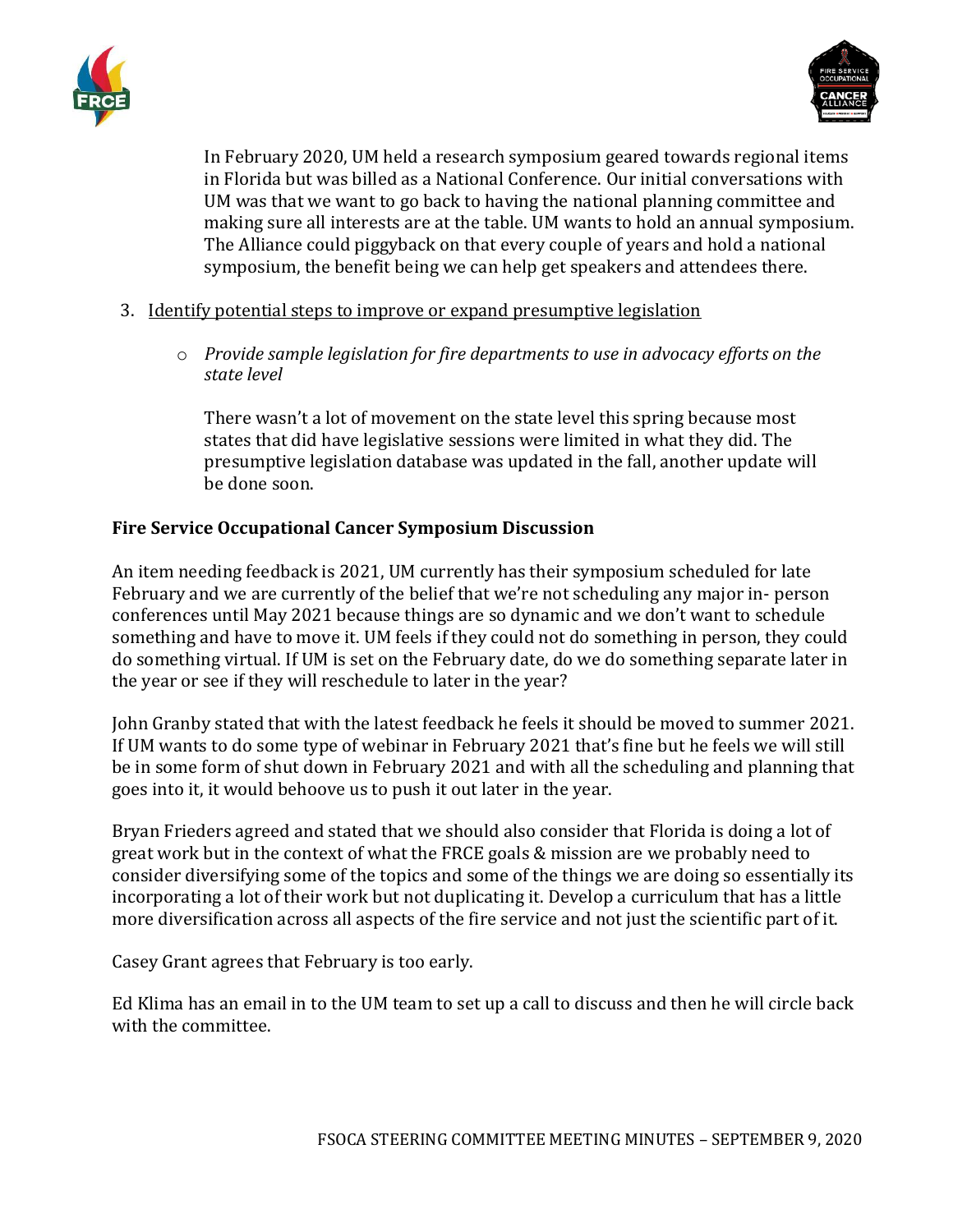



# **[Firefighter Cancer Cohort Study \(FFCCS\)](https://www.ffccs.org/) Update – Casey Grant & Jeff Burgess**

Casey Grant provided an overview of the Cohort Study stating that things have been very busy, but COVID-19 has of course affected the project. Right now, with the expansion grant, that has added some to the cohort but there is an effort to add more and the cohort is targeting 10,000 firefighters. There has also been effort to add additional grants and discussion to have a grant possibly manage some of the activities as well to allow the researchers to focus on their part of the efforts.

Jeff Burgess stated that the basic framework study has been completed, and they are working on the expansion study which

|                     | 2016 | 2017 | 2018 | 2019 | 2020 | 2021 | 2022 |
|---------------------|------|------|------|------|------|------|------|
| 1) FFCCS: Framework |      |      |      |      |      |      |      |
| 2) FFCCS: Expansion |      |      |      |      |      |      |      |
| 3) FFCCS: PFAS      |      |      |      |      |      |      |      |
| 4) FFCCS: WUI       |      |      |      |      |      |      |      |

includes trainers, fire cause investigators and some WUI work. Currently they are in the middle of the PFAS project that's been held up because of analysis, the CDC/NCH laboratories have been put on hold since about March.

They are hopeful they will have projects funded by FEMA for women firefighters and for volunteers with the volunteers run by Dr. Judith Graber out of New Jersey.

Jeff added that they are up around 1200 individual participants and they expect that to continue to go up despite COVID-19. COVID has changed a lot of things but they have managed to get some funding from the CDC to look at COVID-19 and firefighters so there's continuing recruitment going on.

Really exciting is the community engaged work, and one of the examples is the Wildland Urban Interface work and because of our inability to travel the firefighters have taken much more control of things. Derick Irwin an engineer with LA County, has been recruiting individuals for the study and also collecting urine after a lot of WUI events. He recruited hundreds of individuals from LA County then following up with Orange County Fire Authority.

Jeff feels they are still moving forward and there is some good research coming out. One of the things they've just been finding out, that hasn't been published yet but they are finding some differences in the epigenetic markers between Hispanic firefighters and non-Hispanic firefighters and they feel some of the things they are finding might help explain why at least in one large CA study the minority firefighters (2/3 Hispanic & 1/3 Black) have six cancers that the non-minority firefighters don't. Jeff believes they are slowly helping to identify some reasons for this that will hopefully lead towards prevention efforts in the future.

Frank Leeb stated there were several hurdles to overcome. These are long-term projects and if there isn't long-term sustainable buy in from the stakeholders in the individual departments, there is no one entity that is going to be able to easily manage 10,000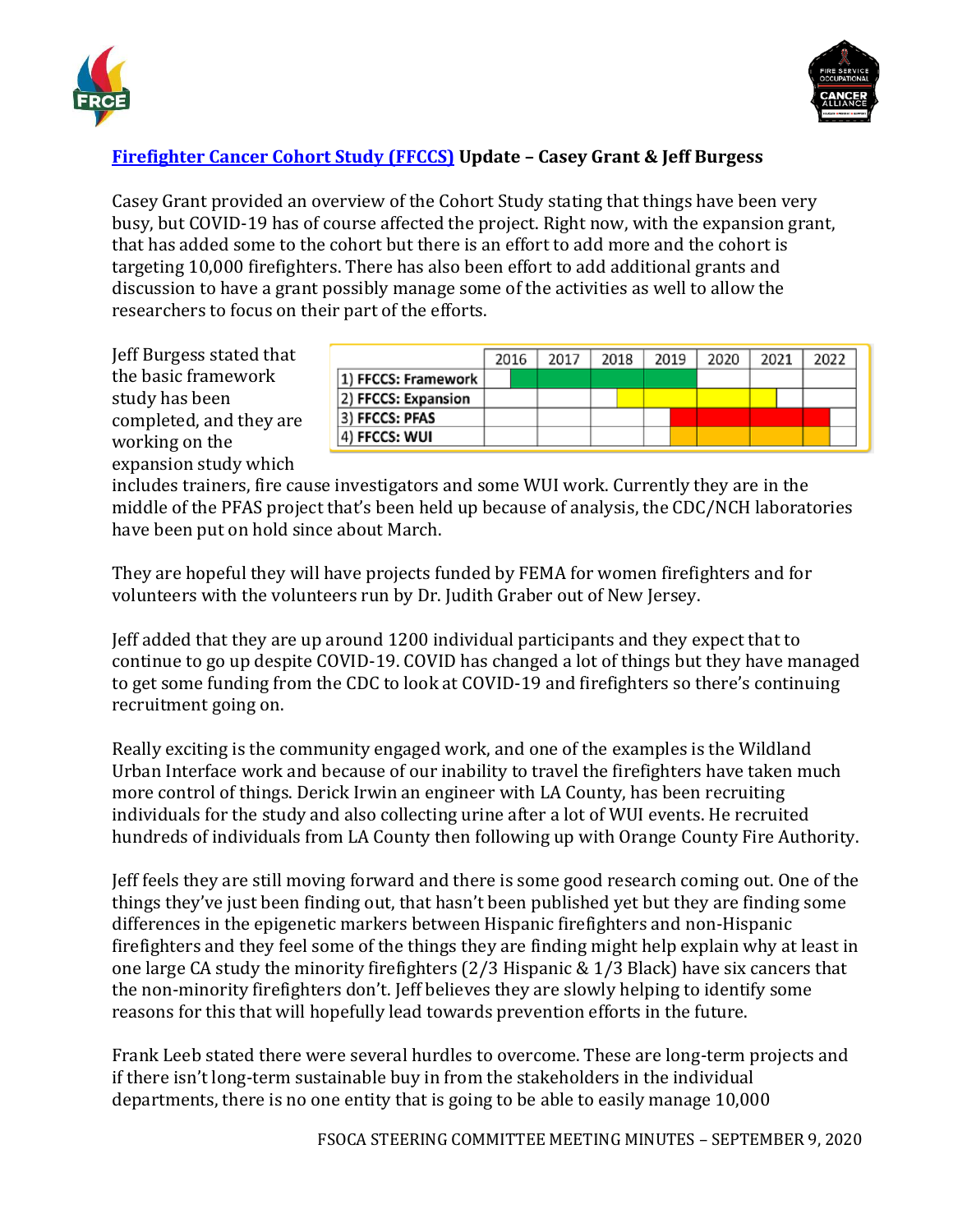



participants over a thirty-year period because it spans several careers. The person who would be the FDNY contact person is likely going to have changed several times over thirty years so how do you build the mechanism to where you continually have the buy ins to these studies that are sustainable over the long-term, both in buy-in from the department and the financial buy-in.

Casey Grant added that they have been having discussions on trying to re-focus some of the funding mechanisms and really trying to provide what is needed in terms of managing this thirty-year project over multiple careers. Being able to clarify some of the funding as it comes in, in support of what the researchers need versus funding for just managing the project.

Jeff Burgess stated while they have challenges, they are making very positive contributions at the same time. The longer it goes and the larger it gets the more impactful this study can be. They've already had some very significant wins from the study, some of the research associated with this that was associated just with Tucson but now is expanding to the other departments that are involved, is actually supporting having IARC re-visit firefighting and its relation to cancer. Doug Daniels, the first author of the big NIOSH 3 City Study with Philadelphia, Chicago and San Francisco is on the committee that recommends to IARC what to review. It was some of the data about the epigenetic changes being mechanisms of going from exposure to actual cancer that they used to recommend to IARC to revisit it. IARC will be revisiting this in the next couple of years and the information that will continue to be collected will help just that alone moving us from possible to probable or known human carcinogens and that will help the presumptive cancer laws tremendously let alone our opportunities for prevention with some of the markers where we can see changes from exposures prior to the development of cancer. Really powerful in allowing us to have opportunities of seeing how our interventions we are putting into place now can help reverse that increased risk of cancer before it happens.

Ed Klima stated that there is space allocated in Firehouse Magazine Nov/Dec issue for a Cancer Cohort Study article.

## **How COVID-19 has affected those involved in cancer research – Jeff Burgess**

Jeff provided some oversight on how COVID-19 has affected those involved in cancer research, stating it's a little ironic given that a number of states including Arizona and Florida have had some of the highest rates and their states and universities won't allow travel out of the state for anything business related and if they do go out, they have to quarantine for fourteen days when they return. Because of that, they are having to look at and the LA County and Orange County Fire Authority is



a good example for the firefighters to be doing some of their own work. Having the firefighters more involved in deciding of all stages of this study is really positive and Jeff feels the travel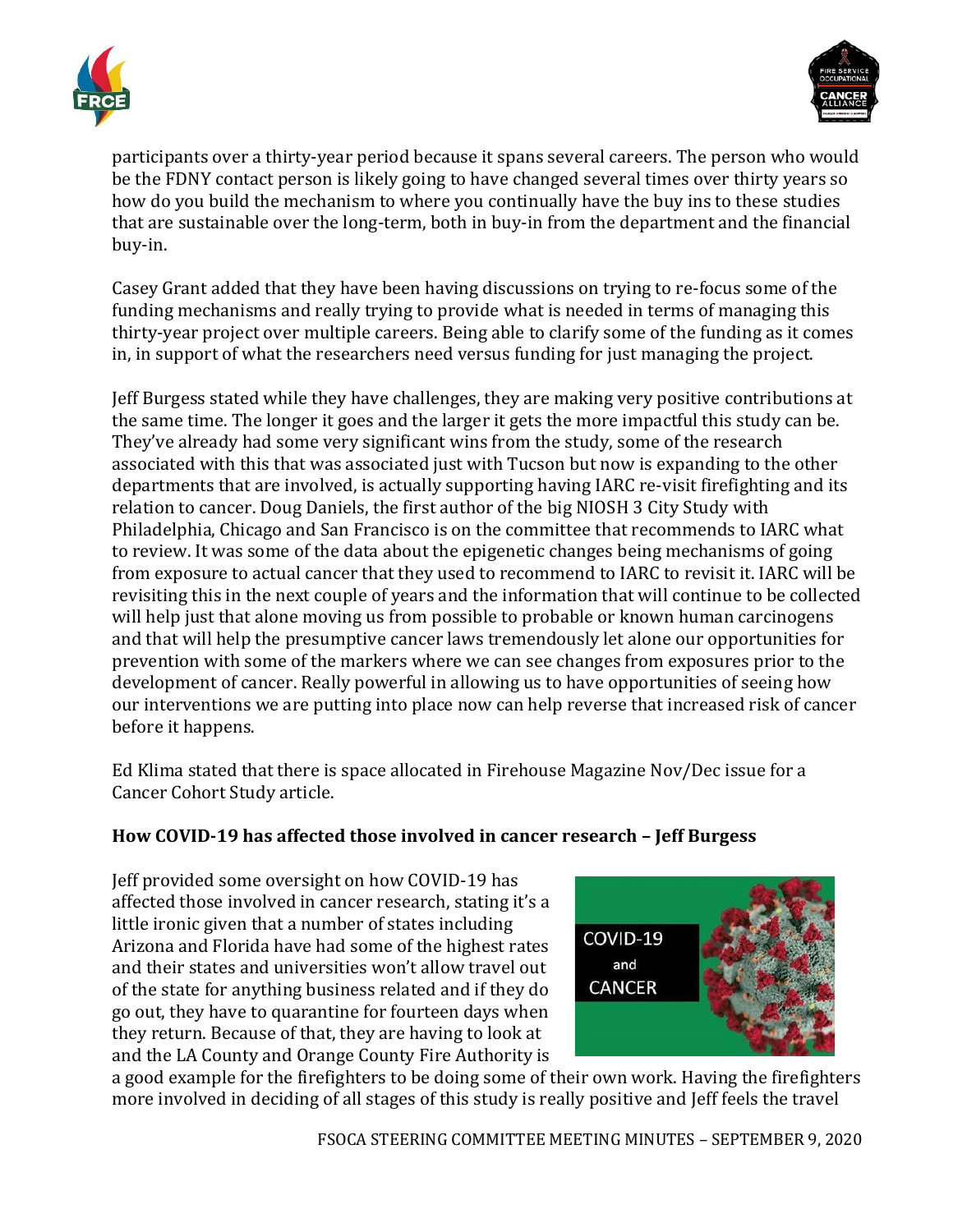



restrictions are pushing them towards where they want to be with the firefighters and departments having more control of what they want to do, getting people involved and answering questions that they care about.

Casey Grant added that the jury is still out, and time will tell but there is a question of longterm health impacts of COVID-19 in terms of susceptibility to other long-term issues they are trying to address.

Jeff Burgess conveyed they have some funding and anticipate additional funding, so they are looking at the relationships between PFAS exposure (per- and polyfluoroalkyl substances) like the forever chemicals. They are in aqueous film-forming foams (AFFF), they are in firefighter gear although they do not know the extent into which they get out of the gear and into the firefighters. They have reason to believe that higher levels of PFAS may make you more susceptible to COVID-19 because it will reduce your ability to mount an effective immune response.

#### **[National Cancer Registry](https://www.cdc.gov/niosh/firefighters/registry.html) Update – Kenneth Fent**



Kenny Fent provided an update on the National Cancer Registry. The registry is being developed due to legislation of the Firefighter Cancer Registry Act of 2018.



The goal of the registry is to better understand and track firefighters cancer risk over time and over the career so the link between workplace exposures and cancer can be better understood. They want the registry to be inclusive of all firefighters, it's not just for firefighters who have received a cancer diagnosis. It is an exposure registry, so they encourage anyone who has ever been a firefighter to join and are especially interested in minority, female and

volunteer firefighters. These are groups that are specifically called out in the Firefighter Cancer Registry Act but are also interested in all the sub-specialties of the fire service including instructors, wildland firefighters and fire investigators.

The goal is to enroll 200,000 firefighters over the next 2-3 years. They are looking at two ways to recruit firefighters (1) open enrollment where any firefighter in the country can go to a secure website and register themselves and (2) targeted enrollment, working directly with fire departments to enroll their members.

In terms of progress they have made a lot of progress. They are required to obtain guidance from a variety of stakeholders, which is the NFR sub-committee and that's a sub-committee of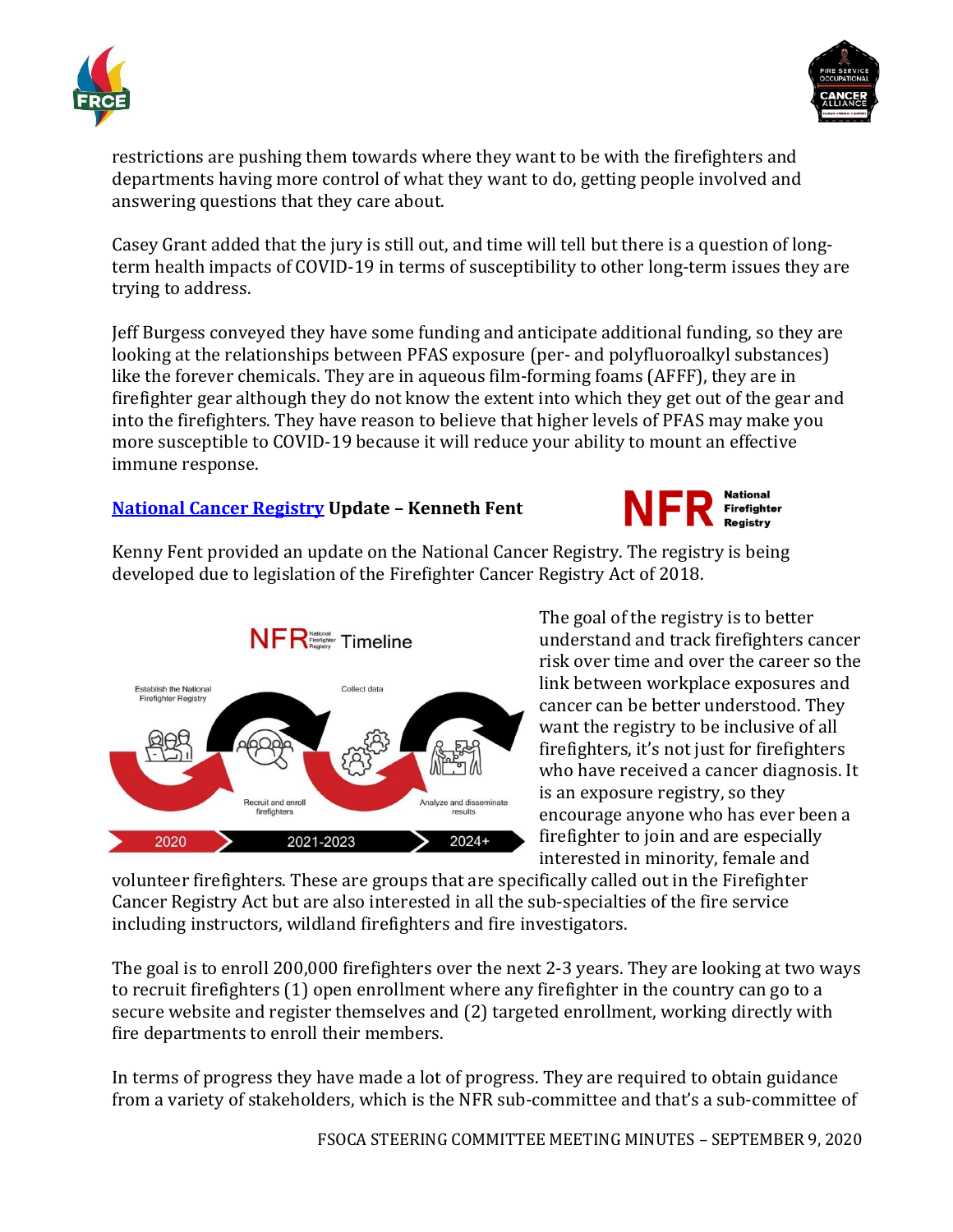



the NIOSH Board of Scientific Counselors and comprised of 13 members from the fire service or researchers. They have reviewed the protocol enrollment questionnaire and consent form and published a report with recommendations. That report is being reviewed now and changes are being made based on the feedback. Within the next few weeks, the protocol consent form and enrollment questionnaire will be finalized to get the final review and approval at CDC. Then the enrollment questionnaire will be submitted to the Office of Management and Budget (OMB), they have to give the final approval on the questionnaire and that process takes approximately 3-4 months. That is one of the biggest things that has to happen before the registry can be launched.

Additionally, an Assurance of Confidentiality which is the highest level of protection for identifiable data is soon to be submitted for final approval. A registration web portal prototype has been created and they are in the process of working on the final version, expecting it to be completed by early 2021. Focus group sessions have been held with a variety of firefighters to better understand barriers and how to communicate with different firefighters. The goal is to launch the registry in April 2021 and coincide with FDIC, but a lot of things have to line up in order for that to happen, that would be primarily for the open enrollment (the web portal).

They are looking for spokespersons for the registry. If you know anyone highly respected, a good speaker who might be willing to lend some support to the registry. Looking for 8-9 people and currently have 3-4.

## **Organizational Updates**

**Brian Geraci[/National Association of State Fire Marshals](http://www.firemarshals.org/)** - The National Association of State Fire Marshals held elections this year. They are meeting virtually every month with all the fire marshals across the country. The biggest issues right now are schools and COVID and getting everybody back in and what they are going to do about social distancing and fire drills.

**Don Hroma[/Chicago Fire Department](https://www.chicago.gov/city/en/depts/cfd.html)** – Have had good changes with Mayor and fire commissioner. Their local has made really good progress, they just signed in their contract for a second set of bunker gear. Making good strides in prevention, they just came up with a new decon procedure for decon and on the scene of emergencies, weather permitting and using the wipes.

**Mike Wieder[/IFSTA/FPP](https://www.ifsta.org/about-us/ifsta-fpp-organizational-relationship)** - Had to change the way they are doing things. Believes fire departments are still promoting and training because they haven't seen a decline in their sales. Since their inception in 1934, July 2020 was the first time they had to cancel a conference and hold the meetings electronically. They have a secondary meeting every January and Mike expects that will be virtual as well because he doesn't think there will be a resolution in time to allow them to fly everyone to Tulsa.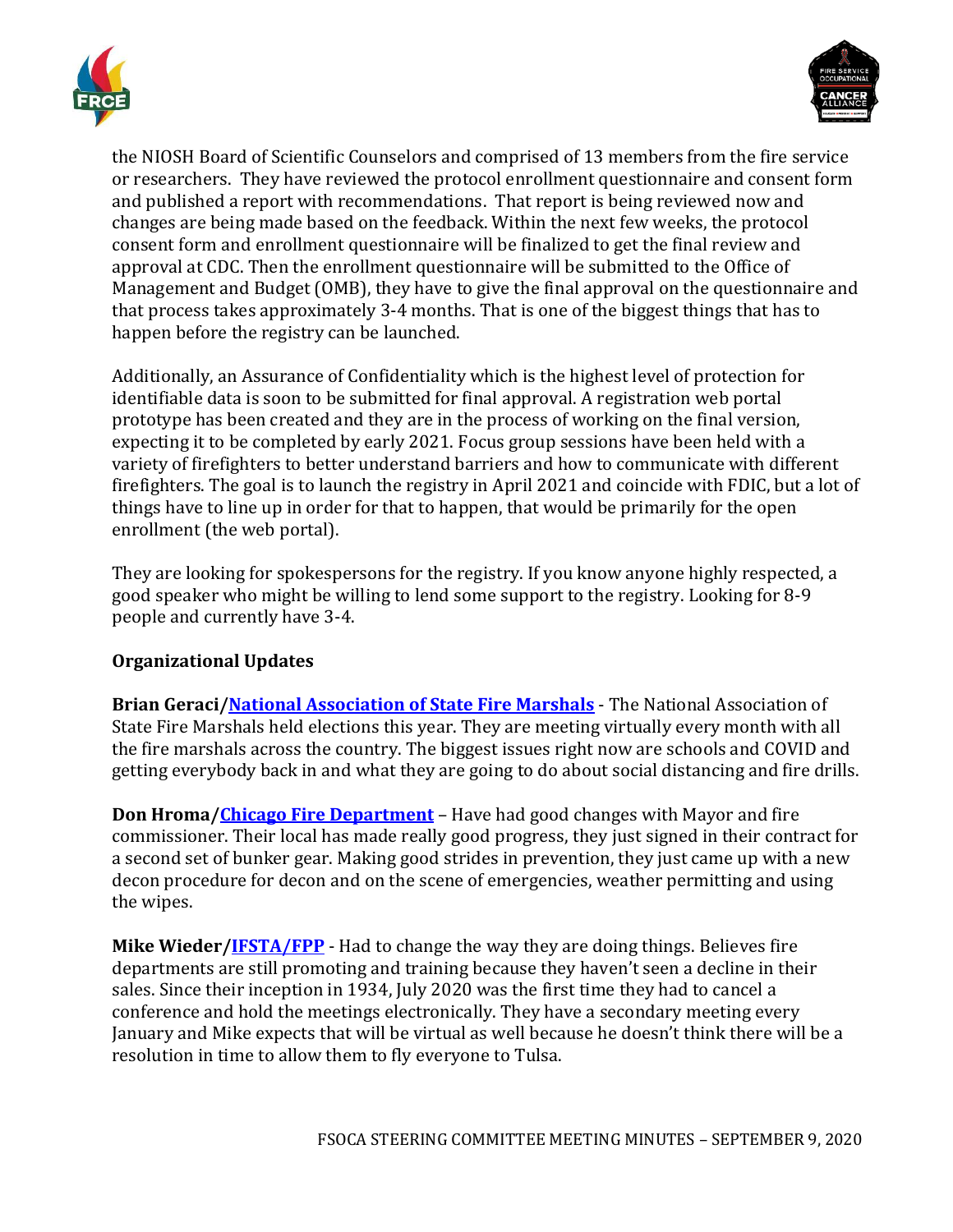



**Rick Best[/NFFF](https://www.everyonegoeshome.com/)** - The NFFF is moving along, just having to find different ways to do things. They are exploring a few different things through Cvent, such as virtual meetings. They are working towards holding the technology symposium virtual in the spring. It's not the same but trying to do it and keep people in the training mind.

**Billy Goldfeder[/IAFC](https://www.iafc.org/)** – IAFC continues to look at and have interest in the facts related to the PFOA issue and bunker gear. Their message is still very strong, do not stop wearing your gear when it's needed but don't wear it if it's not needed and they are taking a very logical/practical approach. The IAFC invited all the manufacturers of bunker gear to a meeting last fall and had a 35% turn out. They are hoping to meet again in the next couple of weeks virtually. They understand that like with many issues involving health and safety there is the emotional aspect but there's also the factual aspect, as most of us know we can get emotional over something or we can get factual over something. Bottomline is you should not be wearing your gear around the firehouse or to the grocery store. We are trying to take the practical approach avoiding the emotional cries until we get some facts and then in the future work with the manufacturers so they can produce gear that is perhaps even safer. We don't want a situation where people start ignoring NFPA or a manufacturer decides they want to start making something new that's not been approved, and we certainly don't want firefighters doing things such as cutting out their inner liner. Billy is personally convinced the biggest issues are the ones the alliance is facing such as, not wearing gear, not wearing masks, not going to physicals, not getting check-ups vs. the potential that our bunker gear may be providing us with a cancer related problem such as PFAS, PFOA, etc.

**John Granby[/LION](https://www.lionprotects.com/)** - John is thrilled that the alliance is looking at fact based PFOA issues. Totally agrees it would be great to have facts rather than hysteria about all the different issues that seem to get blown out of proportion. Educating firefighters is probably the key issue to know what they should do and should not do and keeping their gear clean and getting it deconed. The health and wellness of the fire service is critical, so he is also happy that we have included PFOAS into some of the studies.

**Joe Finn[/Boston Fire Department](https://www.boston.gov/departments/fire-operations)** – Takenosmoke.org video series released two additional videos around recruits and about the cardiac issues firefighters face. BFD is in the middle of a strategic initiative with Mass General Hospital, they are going to commit significant research funds to them and make available their clinical diagnostic people around cancer/cancer research. Mass General Hospital embraced BFD's full body scan, which is funded through some philanthropy. They had a criterion where members over 50 with 20 years' service could get a full body scan at no cost to them and they were able to detect a lot of early stage cancers and a lot of cardiac events. Literally members went from the body scan to the operating table in several cases, to repair aortic aneurysms, quadruple & triple bypass surgeries. A lot of good things underway and some transitions going on at Boston Fire Department, Commissioner Jack Dempsey took over. Unfortunately, they have been inundated with COVID and trying to keep everyone healthy but Joe is enthusiastic that once we get out of COVID the relationship with Mass General will be on the forefront and more of their initiatives will be implemented.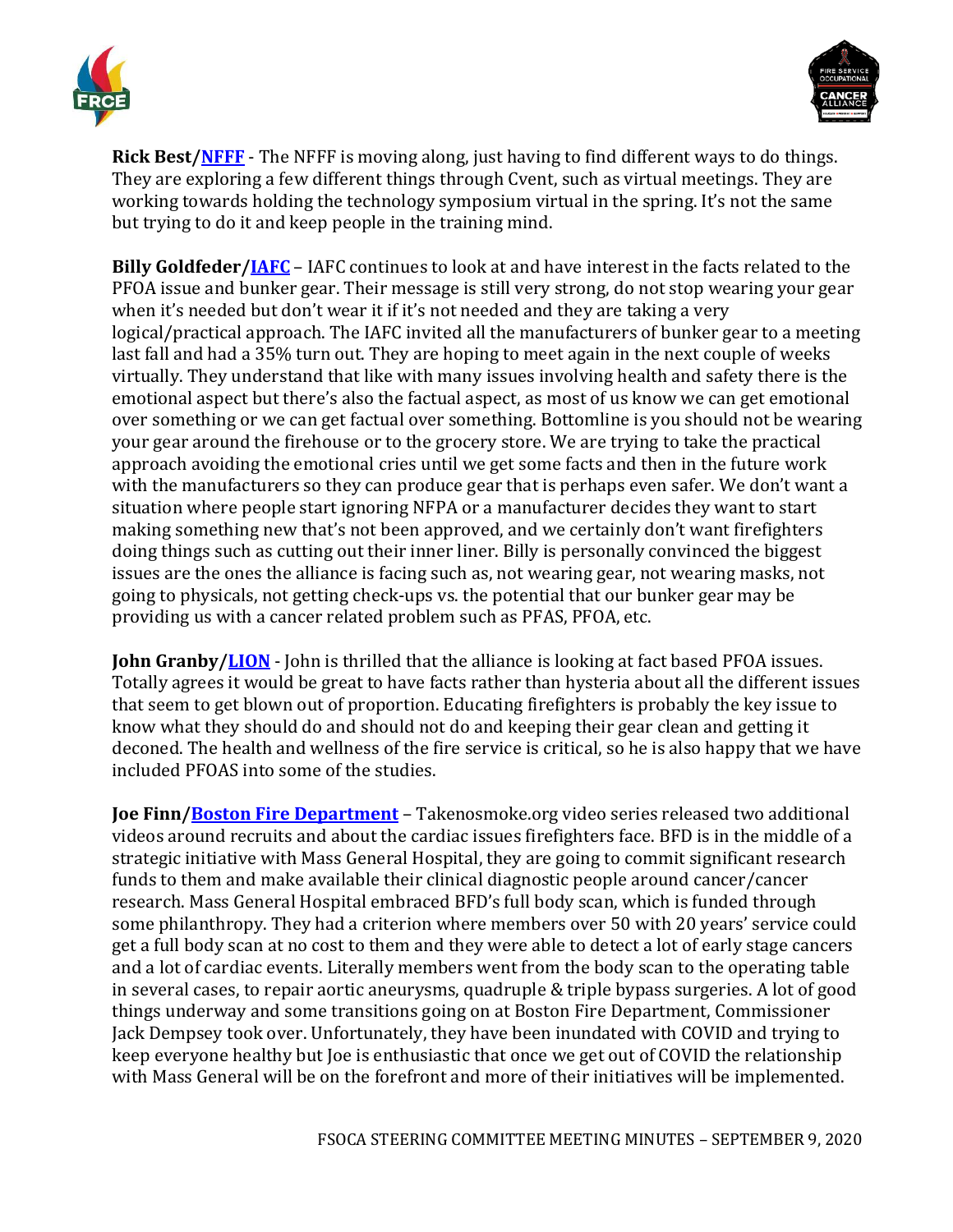



**Jefferey Burgess[/University of Arizona](https://azprc.arizona.edu/)** – Joe Finn has really been a leader in this. The partnership with the local cancer centers is exactly what needs to be done. Jeff proposes as an agenda item for future projects, is to be collecting information from other sites/departments that are also doing these more advanced screening procedures to collect the information together. One he would add is Vincere Cancer Center, they are being funded by the Phoenix Fire Department and are also doing full body MRI. Both places are doing more than most departments so if we can be collecting information on what they are finding, how frequently they are finding it and how old the firefighters are and putting that information together he thinks would help a lot in determining what screening mechanisms we should do because right now there's the basic stuff for the general population that is clearly not applicable for firefighters and then there's a lack of information on what we are finding. What the consequences are of finding something like a lung nodule. There are lots of different questions, but Jeff thinks if the alliance can put together a group collecting this information it would be incredibly helpful.

**Allan Rice[/NAFTD](https://naftd.org/)** – North American Fire Training Directors have had a couple of exciting developments over the last few months. Chief Ken Willette, formerly with NFPA was hired on as NAFTD first Executive Director. Going to see a lot of great things out of NAFTD, moving from an all-volunteer structure to having a paid professional Executive Director. Continuing to work a very robust strategic plan which will really change the face and impact of the organization.

New superintendent for the National fire Academy, Eriks Gabliks. Eriks is a past president of NAFTD and currently wrapping up his tenure as the State of Oregon Director of Public Safety Training and will be in route to Emmitsburg in the next few weeks. We will have a great advocate at NFA and within USFA.

**Casey Grant[/FPRF](https://www.nfpa.org/News-and-Research/Resources/Fire-Protection-Research-Foundation)** – Casey assisted the Fire Protection Research Foundation and submitted for a small grant for next year to address the PFAS issue (PFAS, PFOA). Specifically, this was to repeat what is referred to as the Dallas Meetings, held at the Dallas airport. They have addressed the issue of PFAS in foams and this has been heavily driven by the industrial users as well as the municipal in the traditional fire service as we know it. What it's done is pulled in some of the other key groups most notably the Department of Defense, the environmental folks and others. The FPRF's role in this is trying to identify other foams that can be used, especially in the fixed systems never mind for the manual applications because the replacements are needed. The industrial fire brigades such as with the oil companies they desperately want to see these foams moved forward but there's a huge problem with the replacements, as we talk about the long chain and short chain replacements and the nonfluorinated foams and so forth, they all have different design perimeters, they don't work with the same hardware especially in the fixed systems and there are issues of cross contamination. So there are a lot of questions and the bottom line is and where the Dallas meeting has been helpful is fire departments just want to replace this stuff but you still have to put out a class B fire, you still need foam because you have to be able to extinguish flammable liquid fires. They really wanted to make sure this higher-level meeting gets